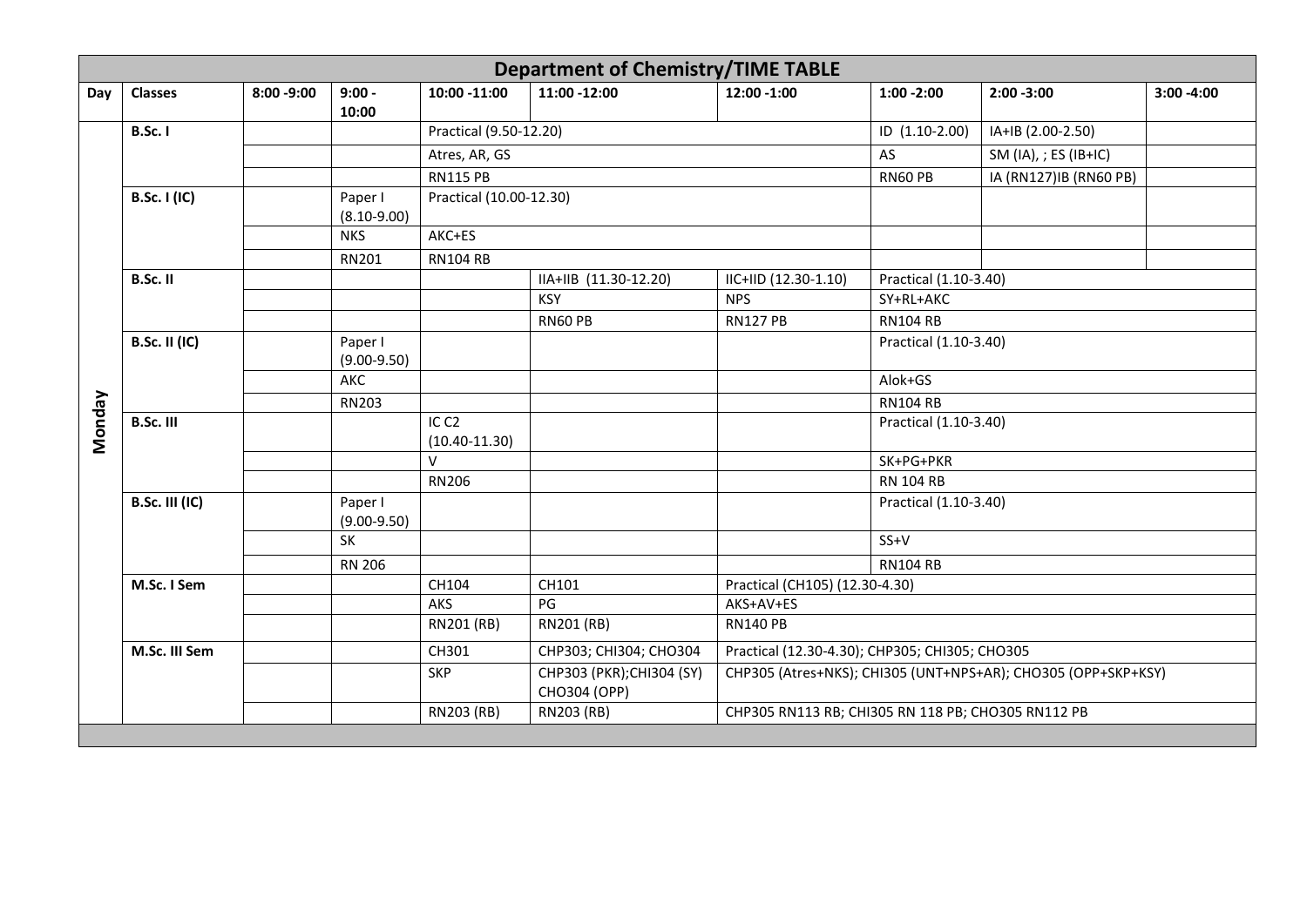| Day     | <b>Classes</b>        | $8:00 - 9:00$ | $9:00 -$<br>10:00          | 10:00 -11:00                     | 11:00 -12:00                               | 12:00 -1:00                                        | $1:00 - 2:00$                                  | $2:00 - 3:00$                                                 | $3:00 - 4:00$ |  |
|---------|-----------------------|---------------|----------------------------|----------------------------------|--------------------------------------------|----------------------------------------------------|------------------------------------------------|---------------------------------------------------------------|---------------|--|
|         | <b>B.Sc. I</b>        |               |                            | Practical (9.50-12.20)           |                                            |                                                    | ID (1.10-2.00)                                 | IA+IB (2.00-2.50)                                             |               |  |
|         |                       |               |                            | Atres, AR, GS                    |                                            |                                                    | AS                                             | SM (IA), ; ES (IB+IC)                                         |               |  |
|         |                       |               |                            | <b>RN115 PB</b>                  |                                            |                                                    | RN60 PB                                        | IA (RN127)IB (RN60 PB)                                        |               |  |
|         | <b>B.Sc. I (IC)</b>   |               | Paper I<br>$(9.00-9.50)$   | Practical (9.50-12.20)           |                                            |                                                    |                                                |                                                               |               |  |
|         |                       |               | V/AV                       | AKC+ES                           |                                            |                                                    |                                                |                                                               |               |  |
|         |                       |               | RN201                      | <b>RN104 RB</b>                  |                                            |                                                    |                                                |                                                               |               |  |
|         | B.Sc. II              |               |                            |                                  | IIA+IIB (11.30-12.20)                      | IIC+IID (12.30-1.10)                               | Practical (1.10-3.40)                          |                                                               |               |  |
|         |                       |               |                            |                                  | <b>KSY</b>                                 | <b>NPS</b>                                         | SY+RL+AKC                                      |                                                               |               |  |
|         |                       |               |                            |                                  | <b>RN60 PB</b>                             | <b>RN127 PB</b>                                    | <b>RN104 RB</b>                                |                                                               |               |  |
|         | <b>B.Sc. II (IC)</b>  |               | Paper I<br>$(9.00 - 9.50)$ |                                  |                                            |                                                    | Practical (1.10-3.40)                          |                                                               |               |  |
|         |                       |               | AKC                        |                                  |                                            |                                                    | Alok+GS                                        |                                                               |               |  |
|         |                       |               | <b>RN203</b>               |                                  |                                            |                                                    | <b>RN104 RB</b>                                |                                                               |               |  |
| Tuesday | <b>B.Sc. III</b>      |               |                            | Physycal C2<br>$(10.40 - 11.30)$ |                                            |                                                    | Practical (1.10-3.40)                          |                                                               |               |  |
|         |                       |               |                            | <b>KKR</b>                       |                                            |                                                    | SK+PG+PKR                                      |                                                               |               |  |
|         |                       |               |                            | <b>RN206</b>                     |                                            |                                                    | <b>RN 104 RB</b>                               |                                                               |               |  |
|         | <b>B.Sc. III (IC)</b> |               | Paper I<br>$(9.00 - 9.50)$ |                                  |                                            |                                                    | Practical (1.10-3.40)                          |                                                               |               |  |
|         |                       |               | PG                         |                                  |                                            |                                                    | $SS+V$                                         |                                                               |               |  |
|         |                       |               | <b>RN 206</b>              |                                  |                                            |                                                    | <b>RN104 RB</b>                                |                                                               |               |  |
|         | M.Sc. I Sem           |               |                            | CH104                            | CH101                                      |                                                    | Practical (CH105) (12.30-4.30)                 |                                                               |               |  |
|         |                       |               |                            | $\overline{\mathsf{SK}}$         | AS                                         | AKS+AV+ES                                          |                                                |                                                               |               |  |
|         |                       |               |                            | RN201 (RB)                       | RN201 (RB)                                 | <b>RN140 PB</b>                                    |                                                |                                                               |               |  |
|         | M.Sc. III Sem         |               |                            | CH301                            | CHP303; CHI304; CHO304                     |                                                    | Practical (12.30-4.30); CHP305; CHI305; CHO305 |                                                               |               |  |
|         |                       |               |                            | SKP/SS                           | CHP303 (NKS); CHI304 (UNT)<br>CHO304 (OPP) |                                                    |                                                | CHP305 (Atres+NKS); CHI305 (UNT+NPS+AR); CHO305 (OPP+SKP+KSY) |               |  |
|         |                       |               |                            | RN203 (RB)                       | RN203 (RB)                                 | CHP305 RN113 RB; CHI305 RN 118 PB; CHO305 RN112 PB |                                                |                                                               |               |  |
|         |                       |               |                            |                                  |                                            |                                                    |                                                |                                                               |               |  |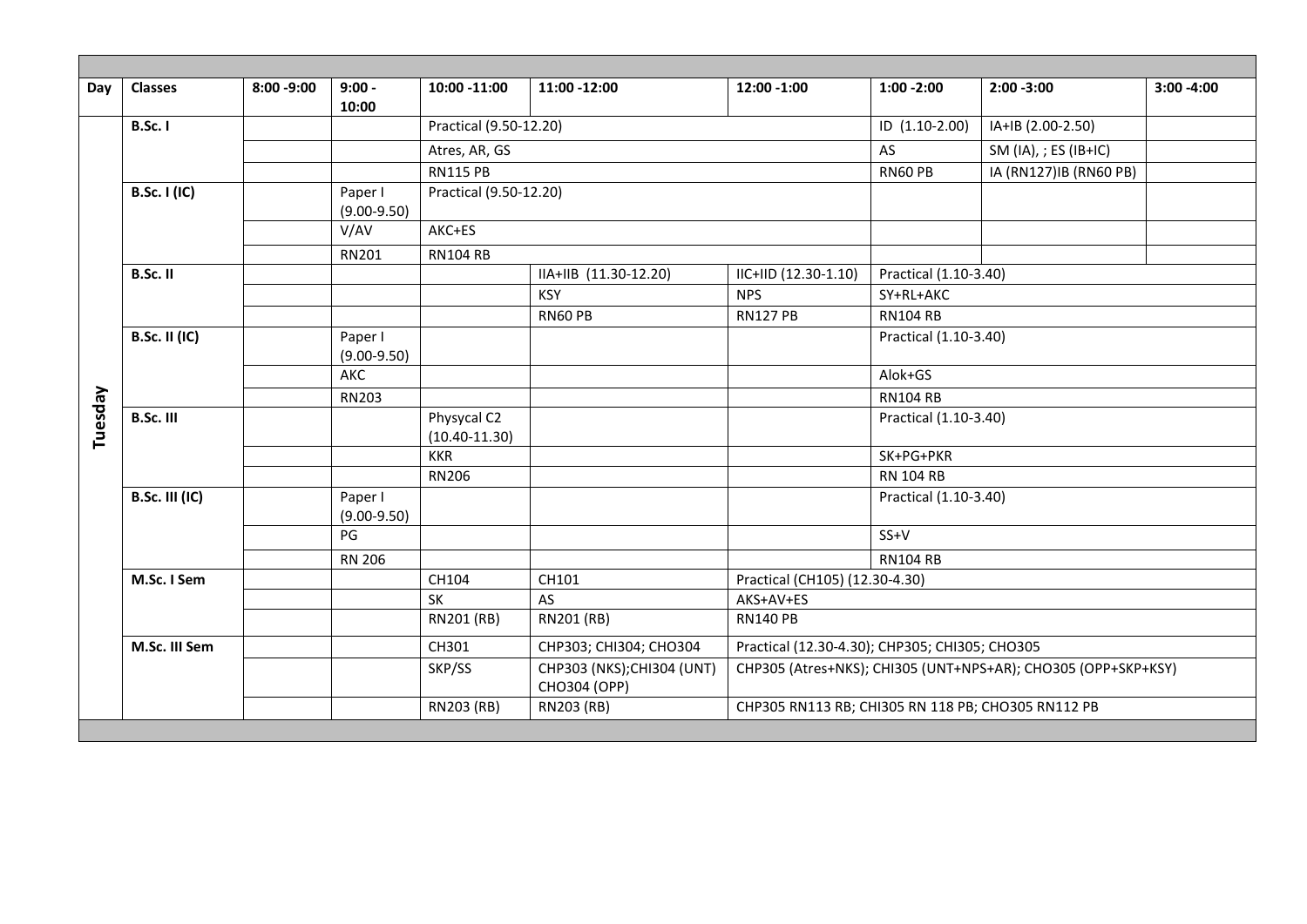| Day       | <b>Classes</b>        | $8:00 - 9:00$ | $9:00 -$<br>10:00                | 10:00 -11:00                      | 11:00 -12:00                              | 12:00 -1:00                                        | $1:00 - 2:00$                                  | $2:00 - 3:00$                                               | $3:00 - 4:00$ |  |
|-----------|-----------------------|---------------|----------------------------------|-----------------------------------|-------------------------------------------|----------------------------------------------------|------------------------------------------------|-------------------------------------------------------------|---------------|--|
|           | <b>B.Sc. I</b>        |               |                                  | Practical (9.50-12.20)            |                                           |                                                    | OD (1.10-2.00)                                 | IA+IB (2.00-2.50)                                           |               |  |
|           |                       |               |                                  | KSY, Alok, RL                     |                                           |                                                    | <b>RL</b>                                      | SY (IA), ; Alok (IB+IC)                                     |               |  |
|           |                       |               |                                  | <b>RN115 PB</b>                   |                                           |                                                    | RN60 PB                                        | IA (RN127)IB (RN60<br>PB)                                   |               |  |
|           | <b>B.Sc. I (IC)</b>   |               | Paper I I<br>$(9.00 - 9.50)$     |                                   |                                           |                                                    |                                                |                                                             |               |  |
|           |                       |               | AKC                              |                                   |                                           |                                                    |                                                |                                                             |               |  |
|           |                       |               | RN201                            |                                   |                                           |                                                    |                                                |                                                             |               |  |
|           | B.Sc. II              |               |                                  |                                   | IIA+IIB (11.30-12.20)                     | IIC+IID (12.30-1.10)                               | Practical (1.10-3.40)                          |                                                             |               |  |
|           |                       |               |                                  |                                   | GS                                        | AKS                                                | SS+AV+V                                        |                                                             |               |  |
|           |                       |               |                                  |                                   | <b>RN60 PB</b>                            | <b>RN127 PB</b>                                    | <b>RN104 RB</b>                                |                                                             |               |  |
|           | <b>B.Sc. II (IC)</b>  |               | Paper II<br>$(9.00 - 9.50)$      |                                   |                                           |                                                    |                                                |                                                             |               |  |
|           |                       |               | <b>KSY</b>                       |                                   |                                           |                                                    |                                                |                                                             |               |  |
|           |                       |               | RN203                            |                                   |                                           |                                                    |                                                |                                                             |               |  |
| Wednesday | B.Sc. III             |               | Organic C1<br>$(9.50 -$<br>10.40 | Inorganic C2<br>$(10.40 - 11.30)$ | Organic C2<br>$(11.30 - 12.20)$           | Physical C1<br>$(12.20 - 1.10)$                    | Practical (1.10-3.40)                          |                                                             |               |  |
|           |                       |               | <b>SKP</b>                       | $\vee$                            | SK                                        | MK                                                 | SK+PG+PKR                                      |                                                             |               |  |
|           |                       |               | <b>RN206</b>                     | <b>RN206</b>                      | <b>RN206</b>                              | <b>RN206</b>                                       | <b>RN 104 RB</b>                               |                                                             |               |  |
|           | <b>B.Sc. III (IC)</b> |               | Paper II<br>$(9.00 - 9.50)$      |                                   |                                           |                                                    | Practical (1.10-3.40)                          |                                                             |               |  |
|           |                       |               | PG                               |                                   |                                           |                                                    | SKP+ES                                         |                                                             |               |  |
|           |                       |               | <b>RN 206</b>                    |                                   |                                           |                                                    | <b>RN104 RB</b>                                |                                                             |               |  |
|           | M.Sc. I Sem           |               |                                  | CH102                             | CH103                                     | Practical (CH105) (12.30-4.30)                     |                                                |                                                             |               |  |
|           |                       |               |                                  | Atres                             | AS                                        | SY+AR+Alok                                         |                                                |                                                             |               |  |
|           |                       |               |                                  | RN201 (RB)                        | RN201 (RB)                                | <b>RN140 PB</b>                                    |                                                |                                                             |               |  |
|           | M.Sc. III Sem         |               |                                  | CH301                             | CHP303; CHI304; CHO304                    |                                                    | Practical (12.30-4.30); CHP305; CHI305; CHO305 |                                                             |               |  |
|           |                       |               |                                  | SS                                | CHP303 (PKR); CHI304 (NPS)<br>CHO304 (AV) |                                                    |                                                | CHP305 (PKR+KKR); CHI305 (SKS+UNT+Alok); CHO305 (OPP+SM+RL) |               |  |
|           |                       |               |                                  | RN203 (RB)                        | RN203 (RB)                                | CHP305 RN113 RB; CHI305 RN 118 PB; CHO305 RN112 PB |                                                |                                                             |               |  |
|           |                       |               |                                  |                                   |                                           |                                                    |                                                |                                                             |               |  |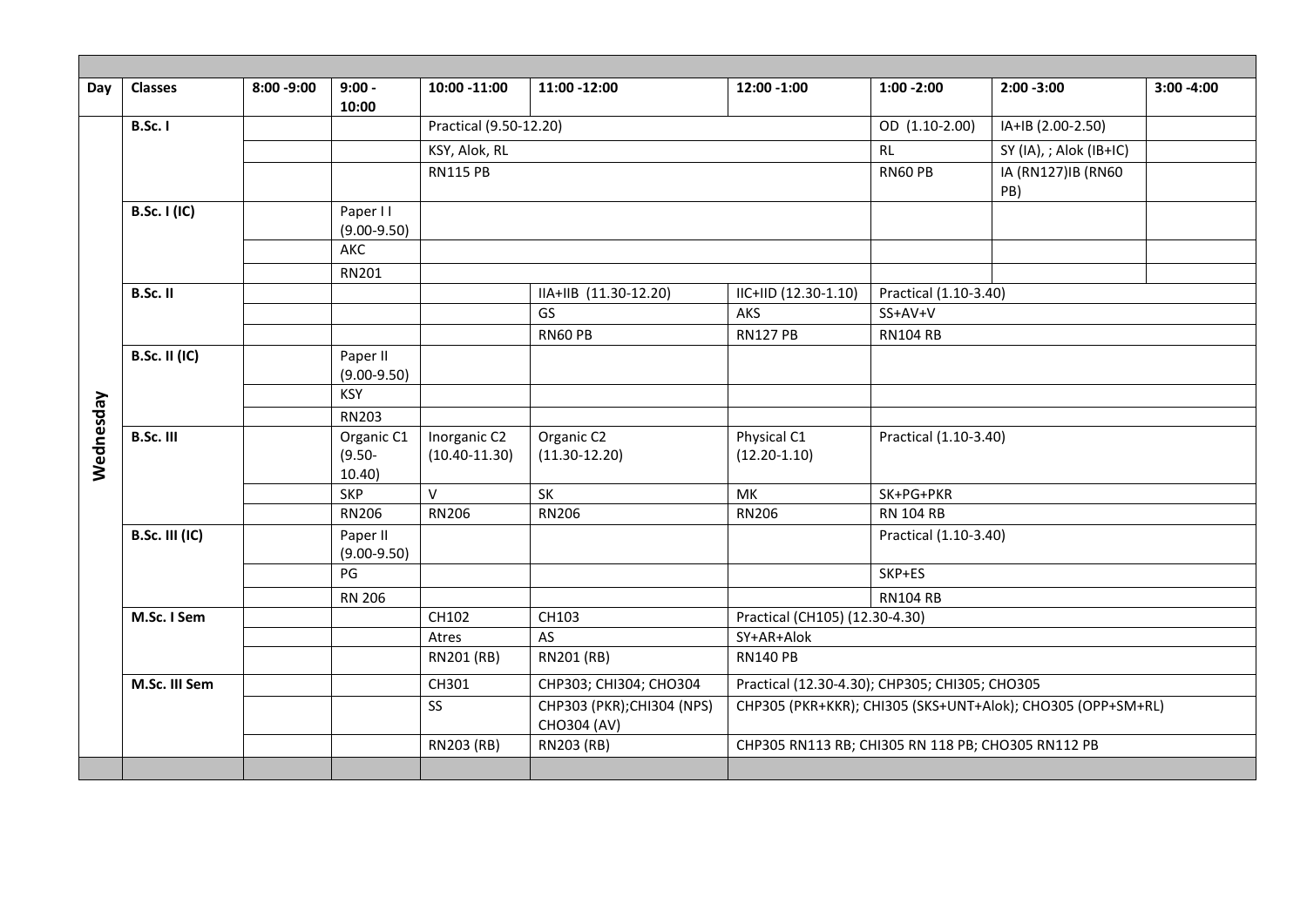| Day      | <b>Classes</b>        | $8:00 - 9:00$ | $9:00 -$<br>10:00            | 10:00 -11:00           | 11:00 -12:00                         | 12:00 -1:00                                        | $1:00 - 2:00$                    | $2:00 - 3:00$                                               | $3:00 - 4:00$ |
|----------|-----------------------|---------------|------------------------------|------------------------|--------------------------------------|----------------------------------------------------|----------------------------------|-------------------------------------------------------------|---------------|
|          | <b>B.Sc. I</b>        |               |                              | Practical (9.50-12.20) |                                      |                                                    | OD (1.10-2.00)                   | IA+IB (2.00-2.50)                                           |               |
|          |                       |               |                              | KSY, Alok, RL          |                                      |                                                    | RL                               | SY (IA), ; Alok (IB+IC)                                     |               |
|          |                       |               |                              | <b>RN115 PB</b>        |                                      |                                                    | <b>RN60 PB</b>                   | IA (RN127)IB (RN60                                          |               |
|          |                       |               |                              |                        |                                      |                                                    |                                  | PB)                                                         |               |
|          | <b>B.Sc. I (IC)</b>   |               | Paper II                     |                        |                                      |                                                    |                                  |                                                             |               |
|          |                       |               | $(9.00 - 9.50)$              |                        |                                      |                                                    |                                  |                                                             |               |
|          |                       |               | AR                           |                        |                                      |                                                    |                                  |                                                             |               |
|          |                       |               | RN201                        |                        |                                      |                                                    |                                  |                                                             |               |
|          | B.Sc. II              |               |                              |                        | IIA+IIB (11.30-12.20)<br>GS          | IIC+IID (12.30-1.10)<br>AKS                        | Practical (1.10-3.40)<br>SS+AV+V |                                                             |               |
|          |                       |               |                              |                        | RN60 PB                              | <b>RN127 PB</b>                                    | <b>RN104 RB</b>                  |                                                             |               |
|          | <b>B.Sc. II (IC)</b>  |               | Paper II                     |                        |                                      |                                                    |                                  |                                                             |               |
|          |                       |               | $(9.00 - 9.50)$              |                        |                                      |                                                    |                                  |                                                             |               |
|          |                       |               | <b>AKS</b>                   |                        |                                      |                                                    |                                  |                                                             |               |
|          |                       |               | RN203                        |                        |                                      |                                                    |                                  |                                                             |               |
|          | <b>B.Sc. III</b>      |               | Organic C1                   | Bio & Anal C2          | Organic C2                           | Physical C1                                        | Practical (1.10-3.40)            |                                                             |               |
|          |                       |               | $(9.50 -$                    | $(10.40 - 11.30)$      | $(11.30 - 12.20)$                    | $(12.20 - 1.10)$                                   |                                  |                                                             |               |
| Thursday |                       |               | 10.40                        |                        |                                      |                                                    |                                  |                                                             |               |
|          |                       |               | <b>SKP</b><br><b>RN206</b>   | AKC<br><b>RN206</b>    | SK                                   | MK                                                 | AS+KSY+GS                        |                                                             |               |
|          |                       |               |                              |                        | <b>RN206</b>                         | <b>RN206</b>                                       | <b>RN 104 RB</b>                 |                                                             |               |
|          | <b>B.Sc. III (IC)</b> |               | Paper III<br>$(9.00 - 9.50)$ |                        |                                      |                                                    |                                  |                                                             |               |
|          |                       |               | <b>ES</b>                    |                        |                                      |                                                    |                                  |                                                             |               |
|          |                       |               | <b>RN 206</b>                |                        |                                      |                                                    |                                  |                                                             |               |
|          | M.Sc. I Sem           |               |                              | CH101                  | CH102                                | Practical (CH105) (12.30-4.30)                     |                                  |                                                             |               |
|          |                       |               |                              | PG                     | <b>NKS</b>                           | SY+AR+Alok                                         |                                  |                                                             |               |
|          |                       |               |                              | RN201 (RB)             | RN201 (RB)                           | <b>RN140 PB</b>                                    |                                  |                                                             |               |
|          | M.Sc. III Sem         |               |                              | CHP302; CHI303;        | CHP304; CHI302;                      | Practical (12.30-4.30); CHP305; CHI305; CHO305     |                                  |                                                             |               |
|          |                       |               |                              | CHO303                 | CHO304                               |                                                    |                                  |                                                             |               |
|          |                       |               |                              | CHP302 (PKR); CHI303   | CHP304                               |                                                    |                                  | CHP305 (PKR+KKR); CHI305 (SKS+UNT+Alok); CHO305 (OPP+SM+RL) |               |
|          |                       |               |                              | (UNT); CHO303 (SM)     | (Atres); CHI302 (PG)<br>CHO304 (KSY) |                                                    |                                  |                                                             |               |
|          |                       |               |                              | RN203 (RB); RN205      | RN203 (RB); RN205                    | CHP305 RN113 RB; CHI305 RN 118 PB; CHO305 RN112 PB |                                  |                                                             |               |
|          |                       |               |                              | PB, RN210PB            | PB, RN210PB                          |                                                    |                                  |                                                             |               |
|          |                       |               |                              |                        |                                      |                                                    |                                  |                                                             |               |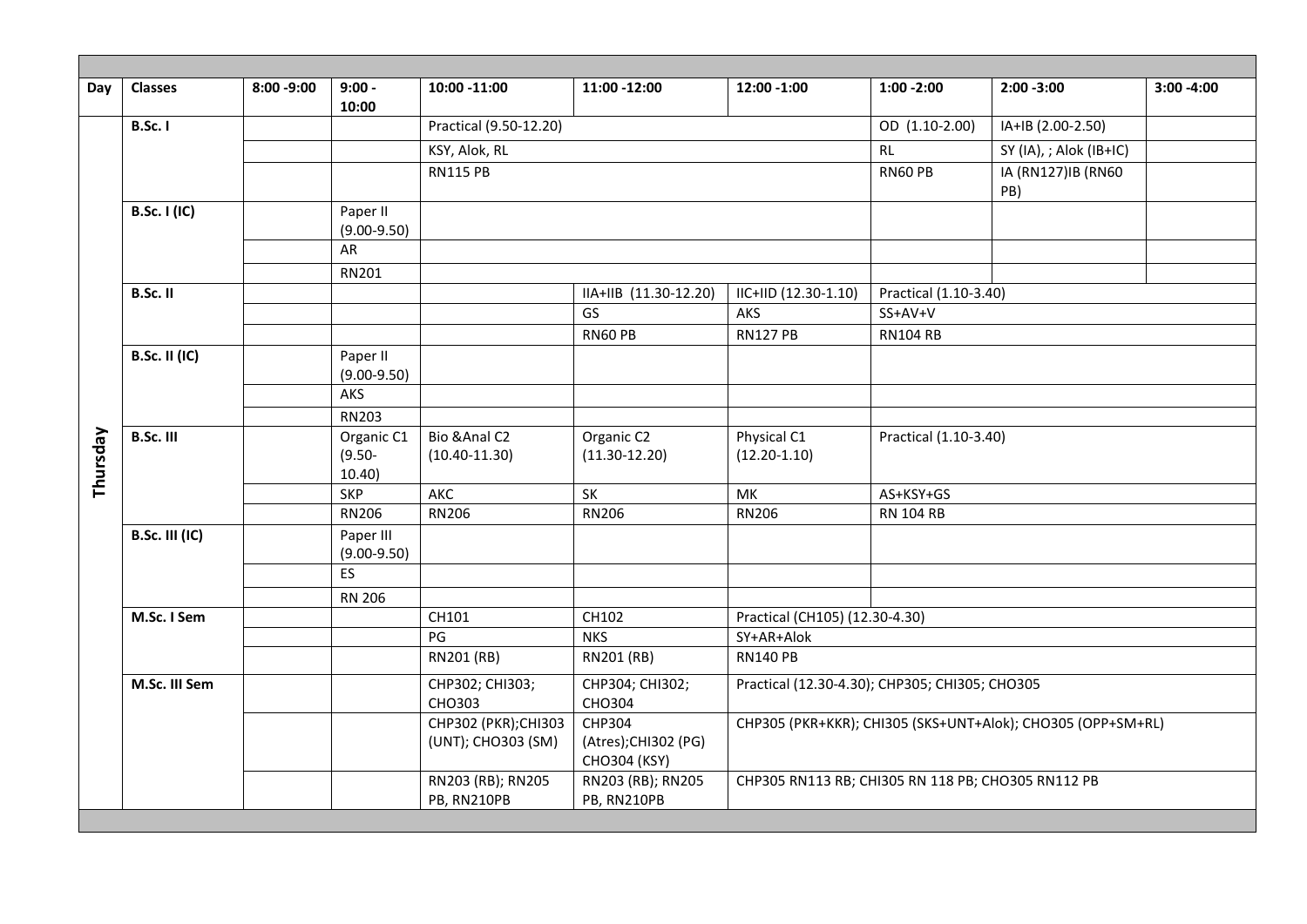| Day    | <b>Classes</b>        | $8:00 - 9:00$                | $9:00 -$<br>10:00            | 10:00 -11:00                               | 11:00 -12:00                              | 12:00 -1:00                                       | $1:00 - 2:00$                                      | $2:00 - 3:00$                                              | $3:00 -$<br>4:00 |  |
|--------|-----------------------|------------------------------|------------------------------|--------------------------------------------|-------------------------------------------|---------------------------------------------------|----------------------------------------------------|------------------------------------------------------------|------------------|--|
|        | <b>B.Sc. I</b>        |                              |                              | Practical (9.50-12.20)                     |                                           |                                                   | PD (1.10-2.00)                                     | IA+IB+IC (2.00-2.50)                                       |                  |  |
|        |                       |                              |                              | SM+SKP+PG                                  |                                           | Alok                                              | PKR (IA); AR (IB+IC)                               |                                                            |                  |  |
|        |                       |                              |                              | <b>RN115 PB</b>                            |                                           | RN60 PB                                           | IA (RN127)IB (RN60 PB)                             |                                                            |                  |  |
|        | <b>B.Sc. I (IC)</b>   |                              | Paper III<br>$(9.00 - 9.50)$ |                                            |                                           |                                                   |                                                    |                                                            |                  |  |
|        |                       |                              | SK                           |                                            |                                           |                                                   |                                                    |                                                            |                  |  |
|        |                       |                              | RN201                        |                                            |                                           |                                                   |                                                    |                                                            |                  |  |
|        | B.Sc. II              |                              |                              |                                            |                                           | IIC+IID (12.30-<br>IIA+IIB (11.30-12.20)<br>1.10) |                                                    | Practical (1.10-3.40)                                      |                  |  |
|        |                       |                              |                              |                                            | <b>UNT</b>                                | <b>KSY</b>                                        | AKS+NP+ES                                          |                                                            |                  |  |
|        |                       |                              |                              |                                            | RN60 PB                                   | <b>RN127 PB</b>                                   | <b>RN104 RB</b>                                    |                                                            |                  |  |
|        | <b>B.Sc. II (IC)</b>  |                              | Paper III<br>$(9.00 - 9.50)$ |                                            |                                           |                                                   |                                                    |                                                            |                  |  |
|        |                       |                              | <b>RLM</b>                   |                                            |                                           |                                                   |                                                    |                                                            |                  |  |
|        |                       |                              | RN203                        |                                            |                                           |                                                   |                                                    |                                                            |                  |  |
| Friday | B.Sc. III             |                              |                              | Bio & Anal C2<br>$(10.40 - 11.30)$         | Bio & Anal C1<br>$(11.30 - 12.20)$        | Inorganic C1<br>$(12.20-1.10)$                    | Practical (1.10-3.40)                              |                                                            |                  |  |
|        |                       |                              |                              | AKC                                        | <b>SS</b>                                 | PG                                                | AS+KSY+GS                                          |                                                            |                  |  |
|        |                       |                              |                              | <b>RN206</b>                               | <b>RN206</b>                              | <b>RN206</b>                                      | <b>RN 104 RB</b>                                   |                                                            |                  |  |
|        | <b>B.Sc. III (IC)</b> | Paper III<br>$(8.10 - 9.00)$ | Paper IV<br>$(9.00 - 9.50)$  |                                            |                                           |                                                   |                                                    |                                                            |                  |  |
|        |                       | <b>SKP</b>                   | AR                           |                                            |                                           |                                                   |                                                    |                                                            |                  |  |
|        |                       | <b>RN 206</b>                | <b>RN 206</b>                |                                            |                                           |                                                   |                                                    |                                                            |                  |  |
|        | M.Sc. I Sem           |                              |                              | CH102                                      | CH103                                     |                                                   | Practical (CH105) (12.30-4.30)                     |                                                            |                  |  |
|        |                       |                              |                              | <b>PKR</b>                                 | SY                                        | NKS+PKR                                           |                                                    |                                                            |                  |  |
|        |                       |                              |                              | RN201 (RB)                                 | RN201 (RB)                                |                                                   | <b>RN140 PB</b>                                    |                                                            |                  |  |
|        | M.Sc. III Sem         |                              |                              | CHP303; CHI303;<br>CHO303                  | CHP302; CHI302; CHO302                    |                                                   | Practical (12.30-4.30); CHP305; CHI305; CHO305     |                                                            |                  |  |
|        |                       |                              |                              | CHP303(NKS); CHI303<br>(Alok); CHO303 (SM) | CHP302 (Atres); CHI302<br>(AS)CHO302 (ES) |                                                   |                                                    | CHP305 (Atres+Manoj); CHI305 (SKS+SS+V); CHO305 (SK+SM+AV) |                  |  |
|        |                       |                              |                              | RN203 (RB); RN205 PB,<br><b>RN210PB</b>    | RN203 (RB); RN205 PB,<br><b>RN210PB</b>   |                                                   | CHP305 RN113 RB; CHI305 RN 118 PB; CHO305 RN112 PB |                                                            |                  |  |
|        |                       |                              |                              |                                            |                                           |                                                   |                                                    |                                                            |                  |  |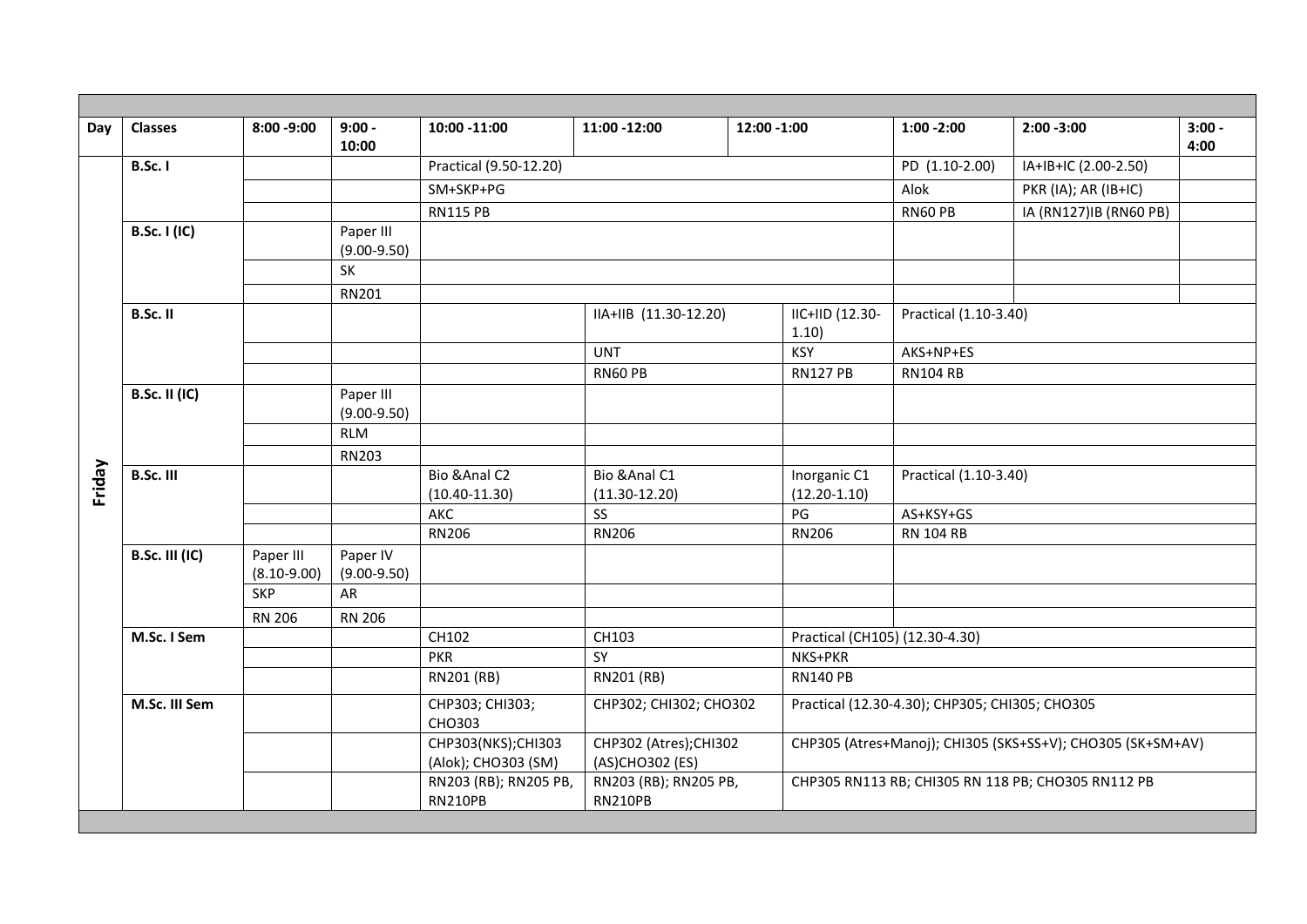| Day      | <b>Classes</b>        | $8:00 - 9:00$               | $9:00 -$<br>10:00            | 10:00 -11:00                              | 11:00 -12:00                                | 12:00 -1:00                                        | $1:00 - 2:00$                                              | $2:00 - 3:00$             | $3:00 - 4:00$ |  |  |
|----------|-----------------------|-----------------------------|------------------------------|-------------------------------------------|---------------------------------------------|----------------------------------------------------|------------------------------------------------------------|---------------------------|---------------|--|--|
|          | <b>B.Sc. I</b>        |                             |                              | Practical (9.50-12.20)                    |                                             |                                                    | PD (1.10-2.00)                                             | IA+IB+IC (2.00-2.50)      |               |  |  |
|          |                       |                             |                              | SM+SKP+PG                                 |                                             |                                                    | Alok                                                       | PKR (IA); AR (IB+IC)      |               |  |  |
|          |                       |                             |                              | <b>RN115 PB</b>                           |                                             |                                                    | RN60 PB                                                    | IA (RN127)IB (RN60<br>PB) |               |  |  |
|          | <b>B.Sc. I (IC)</b>   |                             | Paper III<br>$(9.00 - 9.50)$ |                                           |                                             |                                                    |                                                            |                           |               |  |  |
|          |                       |                             | ES                           |                                           |                                             |                                                    |                                                            |                           |               |  |  |
|          |                       |                             | RN201                        |                                           |                                             |                                                    |                                                            |                           |               |  |  |
|          | B.Sc. II              |                             |                              |                                           | IIA+IIB (11.30-12.20)                       | IIC+IID (12.30-1.10)                               | Practical (1.10-3.40)                                      |                           |               |  |  |
|          |                       |                             |                              |                                           | <b>UNT</b>                                  | <b>KSY</b>                                         | AKS+NP+ES                                                  |                           |               |  |  |
|          |                       |                             |                              |                                           | RN60 PB                                     | <b>RN127 PB</b>                                    | <b>RN104 RB</b>                                            |                           |               |  |  |
|          | <b>B.Sc. II (IC)</b>  |                             | Paper III<br>$(9.00 - 9.50)$ |                                           |                                             |                                                    |                                                            |                           |               |  |  |
|          |                       |                             | AV                           |                                           |                                             |                                                    |                                                            |                           |               |  |  |
|          |                       |                             | <b>RN203</b>                 |                                           |                                             |                                                    |                                                            |                           |               |  |  |
| Saturday | <b>B.Sc. III</b>      |                             |                              | Bio & Anal C2<br>$(10.40 - 11.30)$        | Bio & Anal C1<br>$(11.30 - 12.20)$          | Inorganic C1<br>$(12.20-1.10)$                     | Practical (1.10-3.40)                                      |                           |               |  |  |
|          |                       |                             |                              | Physical C2 KKR                           | SS                                          | PG                                                 | AS+KSY+GS                                                  |                           |               |  |  |
|          |                       |                             |                              | <b>RN206</b>                              | RN206                                       | <b>RN206</b>                                       | <b>RN 104 RB</b>                                           |                           |               |  |  |
|          | <b>B.Sc. III (IC)</b> | Paper IV<br>$(8.10 - 9.00)$ | Paper I<br>$(9.00 - 9.50)$   |                                           |                                             |                                                    |                                                            |                           |               |  |  |
|          |                       | <b>GS</b>                   | SM                           |                                           |                                             |                                                    |                                                            |                           |               |  |  |
|          |                       | <b>RN 206</b>               | <b>RN 206</b>                |                                           |                                             |                                                    |                                                            |                           |               |  |  |
|          | M.Sc. I Sem           |                             |                              | CH104                                     | CH103                                       | Practical (CH105) (12.30-4.30)                     |                                                            |                           |               |  |  |
|          |                       |                             |                              | RL                                        | AKC                                         | NKS+PKR                                            |                                                            |                           |               |  |  |
|          |                       |                             |                              | RN201 (RB)                                | RN201 (RB)                                  | <b>RN140 PB</b>                                    |                                                            |                           |               |  |  |
|          | M.Sc. III Sem         |                             |                              | CHP304; CHI302;<br><b>CHO303</b>          | CHP303; CHI304;<br>CHO302                   | Practical (12.30-4.30); CHP305; CHI305; CHO305     |                                                            |                           |               |  |  |
|          |                       |                             |                              | CHP304(NKS);CHI302<br>(Alok); CHO303 (SM) | CHP303(Atres);CHI302<br>(V/NPS) CHO302 (SK) |                                                    | CHP305 (Atres+Manoj); CHI305 (SKS+SS+V); CHO305 (SK+SM+AV) |                           |               |  |  |
|          |                       |                             |                              | RN203 (RB); RN205<br><b>PB, RN210 PB</b>  | RN203 (RB); RN205<br>PB, RN210PB            | CHP305 RN113 RB; CHI305 RN 118 PB; CHO305 RN112 PB |                                                            |                           |               |  |  |
|          |                       |                             |                              |                                           |                                             |                                                    |                                                            |                           |               |  |  |